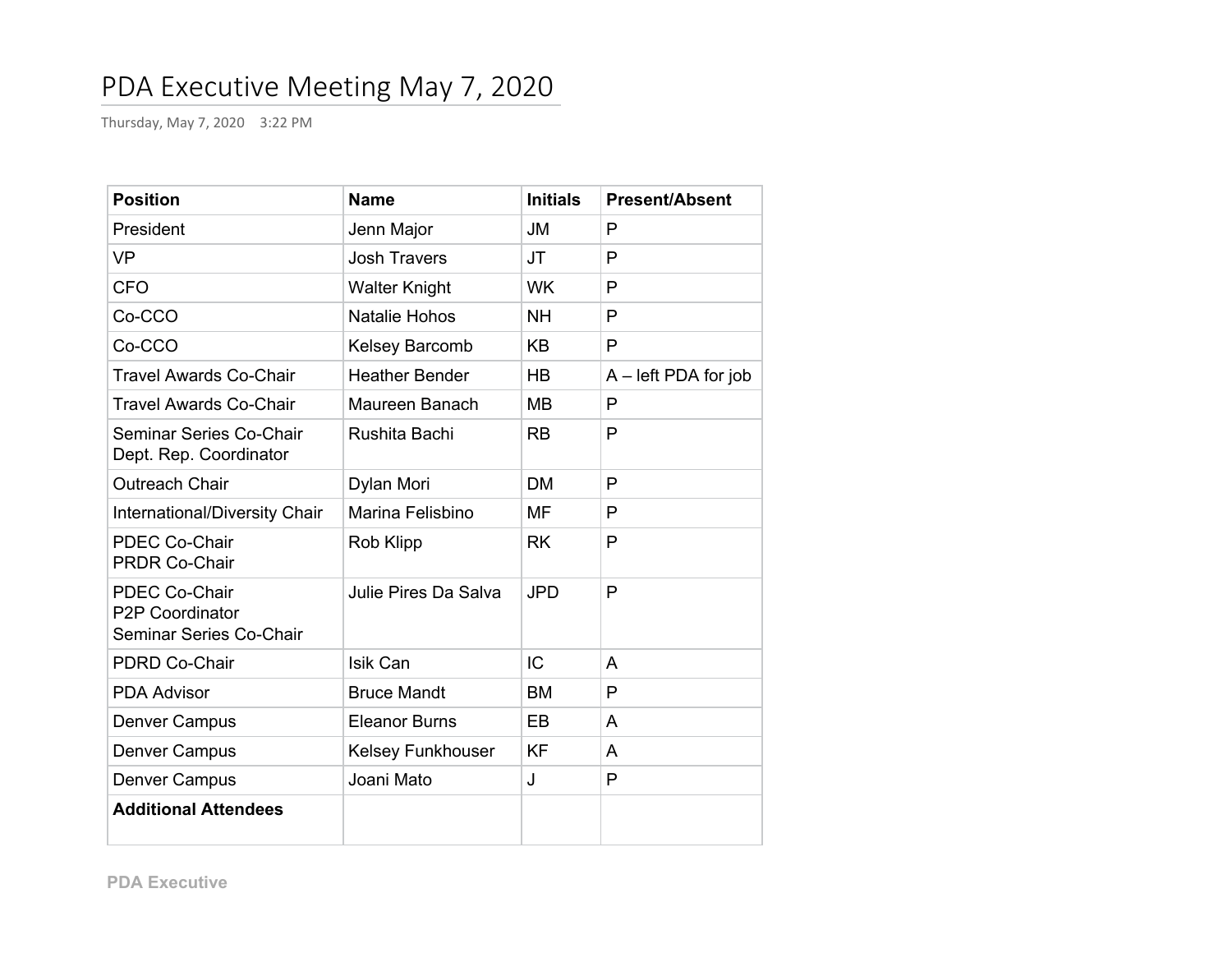#### **Action Items from Previous Meeting**

#### **Town Hall Related:**

JM – create google PowerPoint for all to add slides to

All – look into any data / numbers you can pull together related to your position for town hall presentation and put together a slide and add to google ppt

JM/JT - start to advertise

## **Communication Related:**

All –Recruit next year communication person to help with website migration

KB – work on website transition

KB/NH - update calendar as we make decisions about virtual events

## **Finance Related:**

WK/JM/JT - contact Finance people to see if we can get gift cards for events-

## **General:**

Put together yearly report on PDA

Think about SWAG and order

## **Social/Engagement Related:**

RK/JDP - set up virtual events

RK/JDP - update on slack and to KB/NH when you decide what and when to hold events

RB/JDP - contact seminar speakers and set up virtual seminars – let NH/KB know dates/times/speakers

## **Slack Related:**

JM/NH/BM - write up slack survey findings

## **Travel Awards Related:**

HB/MB - Talk to Susan about money for next travel awards cycle.

## **PDRD Related:**

IC/KB - send out survey about what to do about PDRD and make a decision.

**Today's Meeting Minutes:**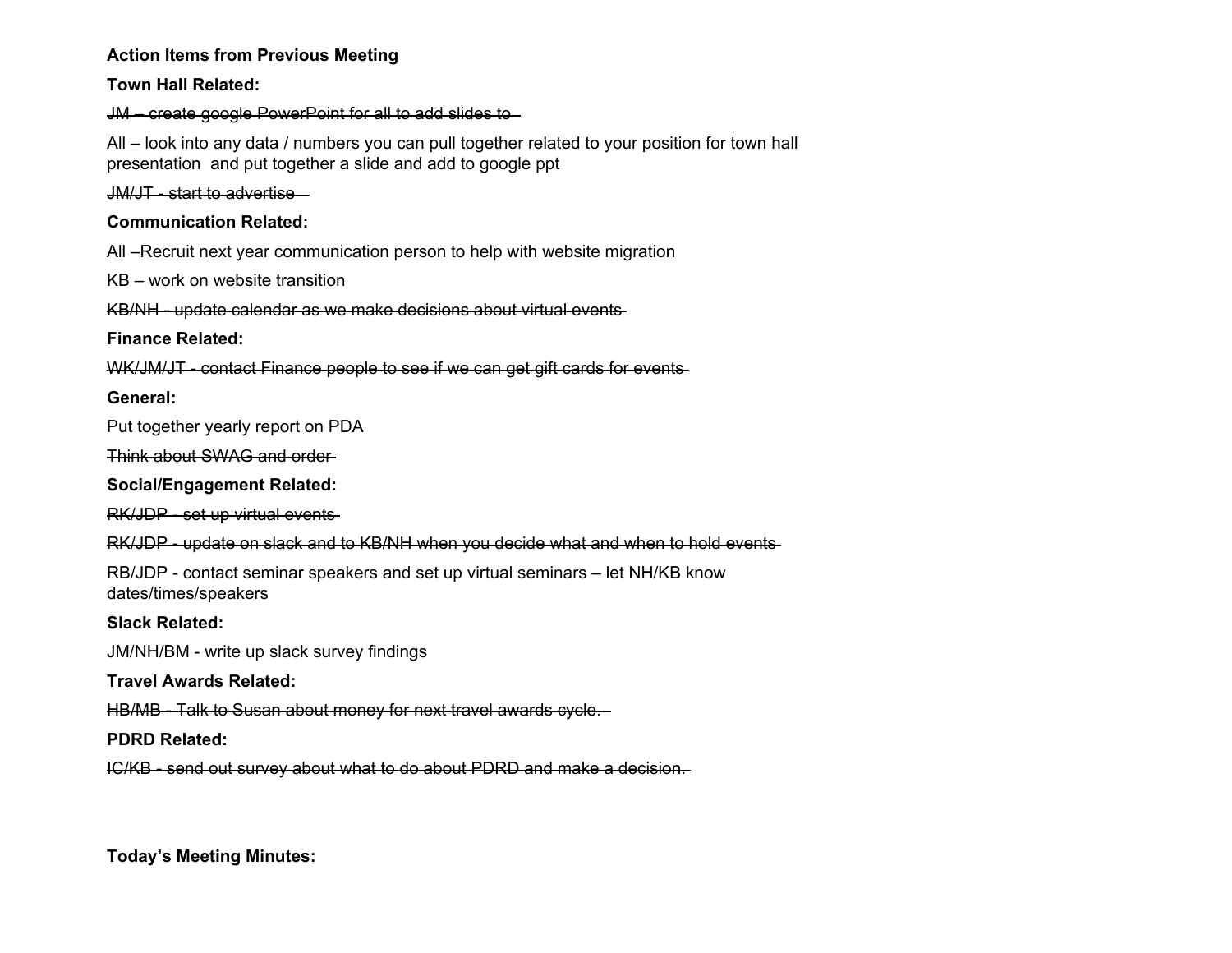#### 1. **Update from Bruce**

- a. BM Did a Trainee check in last week common theme was with process of getting back into the lab. Curious to hear from everyone about that. Want to make sure everyone is comfortable in this process.
- b. RK Ready to go back but work in a room alone. Hearing that school is mandating how it will work, but seems like everyone here has heard something different
- c. RB Inconsistent information is making people anxious
- d. BM Opened up Cores this week to figure out logistics elevators, stairwells, restrooms. Do not know how they will make decisions about mission critical research. All valid concerns. Other factors too – example - my shift is from  $9 - 3$  pm but kids are home and spouse works so how do we fix this. Make sure place for people to express concerns
- e. BM Had a meeting yesterday with Dave and Susan prompted by incentive program for virtual events. Dave will not sign it and approve program. Rational – optics thing, looks like we are giving people money to show up to event. Suggested to incentive work or service – example dept. rep program. Expand number of people in these roles he would be supportive of this. Postdocs in these roles trying to check in with other postdocs, encourage participation in other PDA events. Things going forward more service driven. Good to give prizes in virtual seminar series. Also expect reduction in budget moving forward, will have funds but not same level, maybe 20% less or more. Think about what you need / want to do that will cost money.
- f. JM they let us do door prizes for PDRD
- g. BM If you really want to do this, Susan said you do have gift funds we could use to fund this program – that is your money. Bigger point about optics does become important about this. One thing we had talked about getting money from Deans fund for dept. lunches – that money is gone. Could use budget for these programs, either as recognition or to facilitate activities.
- h. WK so instead of gift cards to postdocs to attend events we are already holding and have arranged they want new supporting events?
- i. BM No. Just giving examples of what would be funded.
- j. JM why don't we get incentivized we are already volunteering
- k. WK That is my point, we have already planned what to do for events
- l. BM Good point, you all volunteer you are exempt and are putting this in. Your effort rewarded for leadership experience etc. but no formal recognition. If you decide rep program not a place for it, think of other things.
- m. JM we already wanted to do prizes for seminar, but that's only a few hundred, have to think of something or we are throwing away money.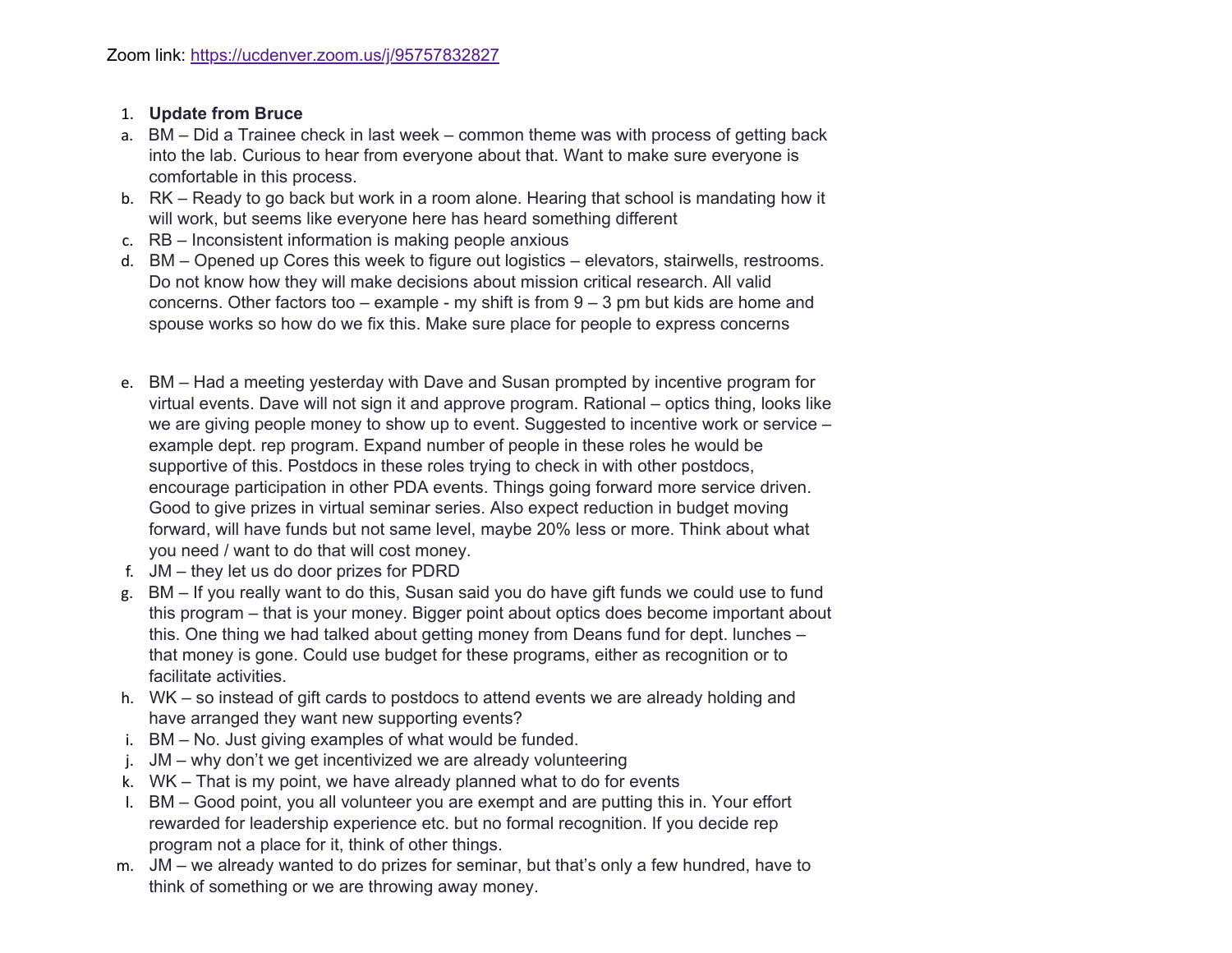- n. BM Point is to be creative to justify using funds moving forward if goal to give funds out to people. People need to be doing something to earn it
- o. JM No SWAG
- p. BM SWAG Is different, but I don't know how remote SWAG would work. Tried to make the point that getting people to go to another virtual thing is hard, building community together is hard, everything PDA does is bringing together, seminar series only one where there is an easy transition. Things PDA does are more important now than ever.
- q. MF for door prizes, even if career development money like we did for PDRD is that also money for no justification
- r. BM PDRD is a different event, a lot of money donated specifically for the event.
- s. NH POTM gift card still okay?
- t. BM if already approved
- u. NH will double check still approved
- v. JM do more prizes for seminar
- w. BM could do them quarterly, or semester or something like that. Travel awards don't have to go away either, travel does but not the award.
- x. JM For town hall, if WK approves it, we already advertised that was jumping the gun, but could we get some from the event from the PDRD funds?
- y. BM if you want to do it, shift and use gift funds. Go ahead push it and say already got it moving and need to use gift funds. Acknowledge what is being said, the new position and say will use funds following new rules in future. Say it's an experiment you're doing.
- z. WK would take more work, but could we have a survey at end of town hall about uncertainty in this time and then do drawing. We get data
- aa. BM I would say if they have an issue with this it would be shutting down research. Giving them out as incentive in a survey, that's standard practice.
- bb. JM can we do that for any virtual event
- cc. BM Don't do a survey just for gift cards. Think about participation in PDA events as professional/career/community building where after you have to do something or apply to qualify for gift card. Strategy to keep postdocs engaged, everything else tactic to do it – what do you want to do and how to get people to participate.
- dd. BM contact Susan soon to use gift money for town hall.

# 2. **Finance Update**

# **Gift cards ordered? Remaining balance? Swag?**

- a. JM sounds like we don't know answer for what we can do with money but should do Seminar. How much do we have?
- b. WK \$2400 left. Funnel some into seminar speaker awards. Sounds like they are going to be restrictive in how we spend it.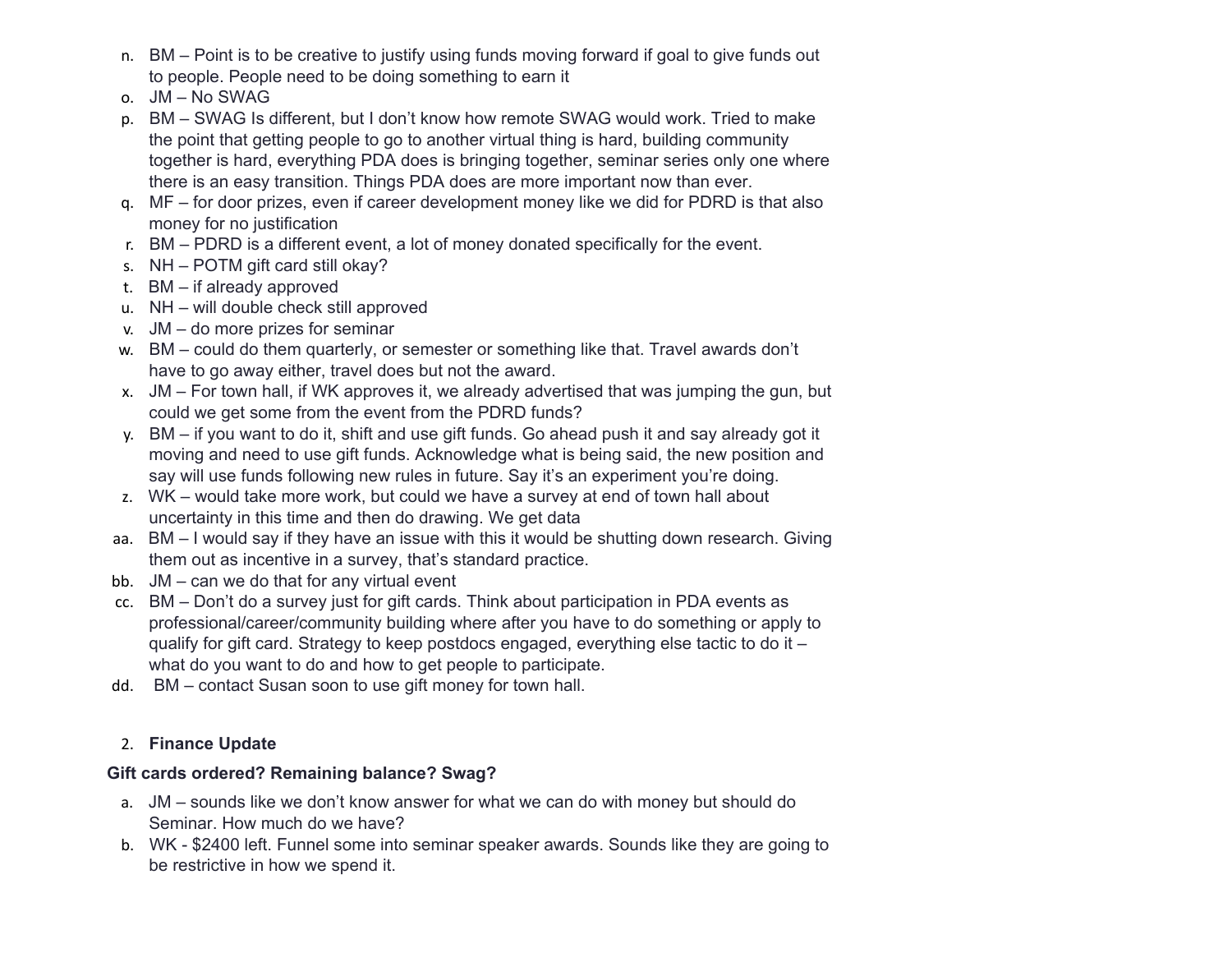- c. JM did like BM idea for breaking up seminars into shorter periods. Maybe a virtual and in person winner
- d. RB hard to recruit people for virtually, sent out a dozen emails and two people would present. We will do one in May, figuring out logistics. Maybe one in June
- e. NH is it worth reaching out to everyone.
- f. JDP I will contact June people and then send an email to postdocs.
- g. NH what about more seminars and then have both virtual and in person awards
- h. JM if people are interested, we could do more.
- i. RB Would be easy to transition feedback forms to google forms.
- j. WK I am into it, aim for same percentage of virtual vs. in person prizes
- k. NH may have people who have talks from conferences they could not give that will want to do it.
- l. JM just say we will have awards and determine how many based on how many people do it.
- m. WK cannot stock up on gift cards for next year if we present creatively since all events are virtual through sept
- n. JM we can buy first second and third and then if we don't have enough people don't give all out
- o. WK no harm in trying.
- p. JM so ask \$200, \$100 and \$50 times two (virtual and in person)
- q. WK sure helpful if I have stats on how many people are presenting.
- r. RB In person or virtual?
- s. WK both. More data that shows how many people we include the more likely we are to get approved.
- t. RB Right now in May we have 2 speakers. Still ask people already scheduled give them a few days and then follow up with all postdocs for remaining spots.
- u. JM I don't think its going to be hard to get 8 people to talk.
- v. NH what about get approved and say we will only give out / buy if we have enough participation
- w. WK will give it a shot.
- x. JM virtual 2 prizes, in person 3 person.
- y. WK If we get a huge response for virtual seminar, we can always ask for more.
- z. JM think and see if you can come up with other programs.
- aa. KB what about purchase other things for the PDA to use in the future coffee carafe
- bb. WK May be good question for Bruce.
- cc. JM come up with list and see what we want to try to do.
- dd. KB other big things use for a while that we need?
- ee. JM we mostly use grad school items and don't have storage.
- ff. JM Walter ask about gift funds for town hall.
- gg. JM think of other ways to spend the remaining money.
- hh. NH could we ask postdocs at townhall for any ideas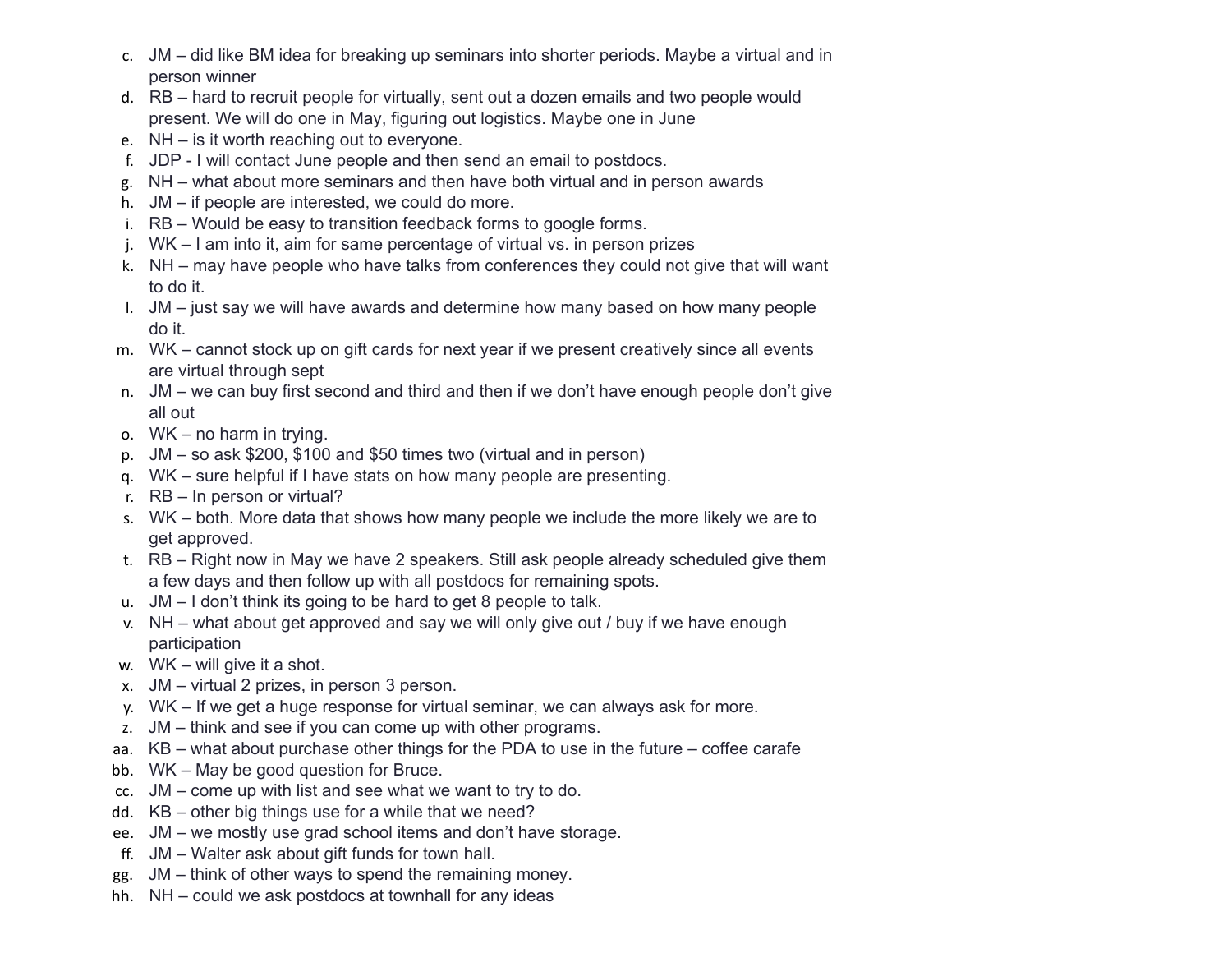- ii. DM don't we usually have a survey at town hall
- jj. JM usually survey is for changes to charter, but we don't have any.
- kk. KB Dylan any outreach things we could do?
- ll. DM not sure it would make sense to facilitate through PDA. Reaching out to other groups would be good, not sure what the other groups are doing an maybe throw the idea out there
- mm. JM Definitely reach out.
- nn. DM there was an organization that wanted money earlier and we had already given a lot so I can look into that
- oo. WK first let's ask if that kind of transfer would get approved
- pp. JM Joint events too
- qq. WK Could we do a service award?
- rr. JM we could try to do service and mentor awards.
- ss. RK speaking of money given to other groups how does that work. Some events we gave money for will not happen.
- . WK WiSTEM made a virtual event. They usually just charge to speed type, they have to spend for it to leave our budget. Ill follow up. Anyone with other ideas let me know quickly.
- uu. JM Do have forms filled out for some awards we can modify.

#### 3. **Town Hall**

- a. **Slides ready; How to pick winners of door prizes?; Next year committee- call for applicants/ anyone staying??; Use slides to create an annual report to put online?**
- b. JM if you have not added slides add something. I still have some to add. Thinking of using some data in the slides to prepare report for afterwards we can use going forward to help in the future.
- c. KB before ready to finalize presentation can you send us a reminder.
- d. JM keep changing things until Thurs night.
- e. JM curious who is planning to stay next year in any capacity if you have not let me know please do.
- f. DM has anyone reached out to join PDA?
- g. JM Yeah, 3 people interested in joining. Only one person said only one position international diversity officer, others interested in a couple positions. Talking to Julie that P2P might not be a position we need to fill, not great attendance. Dylan and Maureen both probably going to stay on. Almost everyone has voted for presidential nominations. Then will talk to nominees to see if they are interested in being president.
- h. NH I am not going to be back on PDA next year.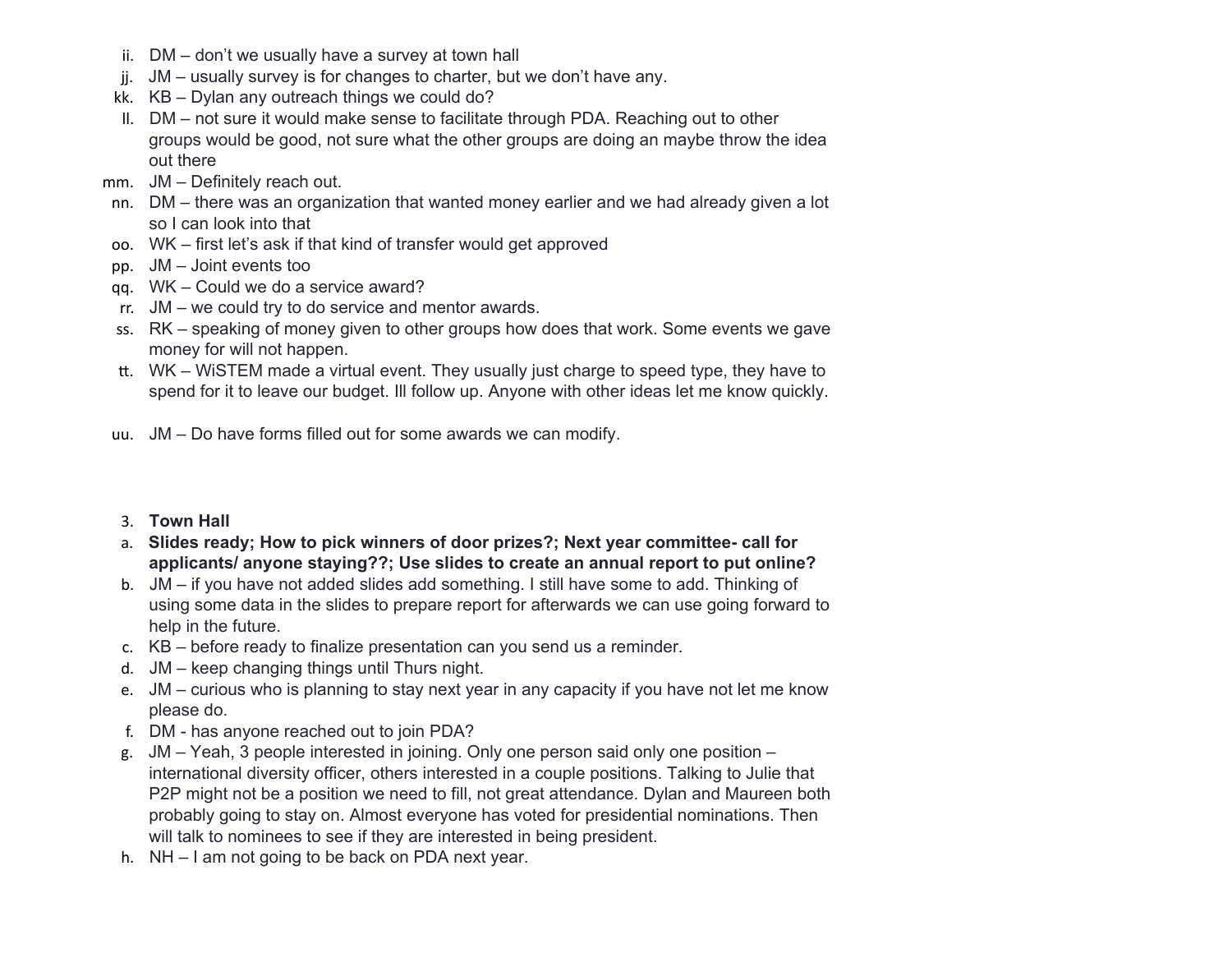- i. KB I never heard back about website will follow up next week. Good to get next communications person involved, but no interest yet.
- j. JM yeah, no interest yet but we need to fill that position.
- k. MF I won't be involved next year
- l. KB I also probably am not going to be involved next year. Happy to help transition
- m. NH I will help transition too.

#### 4. **Virtual Meetings:**

- a. **Happy/coffee hour**
- b. **Seminar series (gift cards for winners)**
- c. **PDRD??**

## 5. **Updates/Questions?**

- a. MB travel awards 2 weeks ago Susan said cancel program. Talked to Bruce to see if we could transform it to work. Bruce said budget cut in half and awards limited to \$250 per person going forward. Going to work out new details with Bruce, and once we have a plan inform reviewers. Heather got a job in New York so she is gone so I am the only chair for right now.
- b. JM Is the \$250 is this for something before June 30 or for next year
- c. MB need to clarify. Next round in July, so likely next year
- d. JM probably only used for registration
- e. MB probably. Thought about software license and argue for this, doesn't sound like it would happen because it could be paid for with the labs money. Will keep working to see what we can offer.
- f. KB is PDRD canceled.
- g. RK Isik said it was canceled.

## **Action Items from Current Meeting:**

- WK Contact Susan about using gift money for town hall gift cards
- NH verify POTM gift cards previously approved still okay for May
- WK See if we can give money to other groups if they apply
- WK apply for money for virtual and in person seminar winners